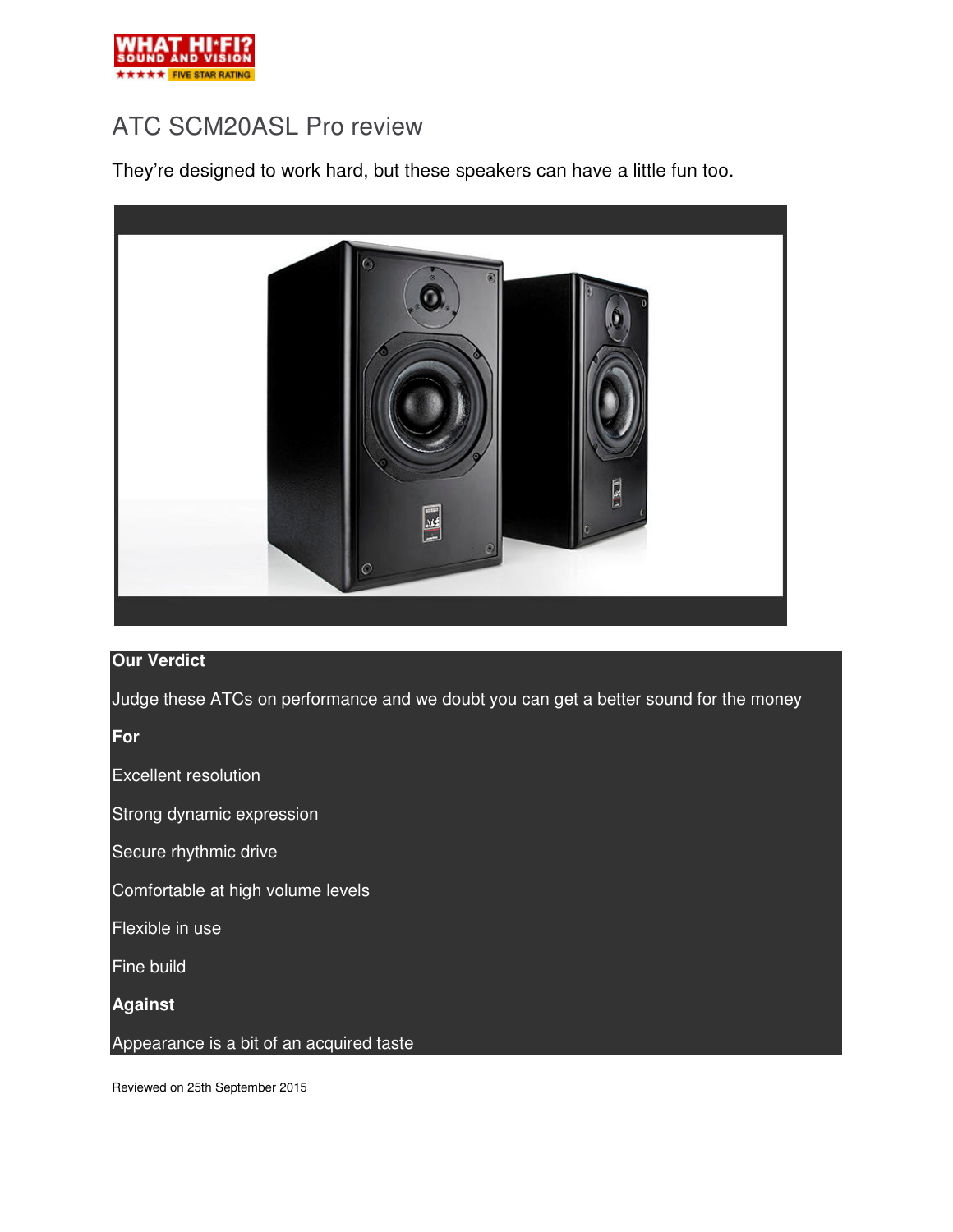

The ATC SCM20ASL Pros aren't the kind of speakers we normally review in the Temptations section of the magazine or online.

A contrast to the luxurious real wood veneers and exotically shaped designs with high-tech drive units that pass through our testing rooms, these functional looking boxes are designed as studio monitors, meant to sit on a mixing desk and work hard for their living.

In fact, the ATCs aren't even intended for home use. So, why are we reviewing Pro-orientated speakers here?

Well, every once in a while we come across a left-field product that we think you should know about. These are effectively ATC's SCM19s with a higher-grade tweeter and driven actively, but minus the curved cabinet with a smart real wood finish.

While they are very much aimed at the studio world, a closer look at the engineering involved shows that they could shine in a domestic environment too.

## **Build and design**



There are two MOSFET Class A/B amplifier packs in each cabinet: a 200W module to drive the mid/bass and another 50W circuit for the in-house tweeter.

ATC is unusual among the smaller speaker specialists in that it designs and builds its drive units inhouse, rather than buying in off-the-shelf drivers from OEM suppliers. This has resulted in some seriously engineered drivers, built to withstand plenty of abuse.

A highlight is the recently introduced 25mm soft-dome tweeter. It's a design that has been in development for years and is only now making its way into all the higher-end speakers in the company's range.

The mid/bass is the same well-proven, robust 15cm unit the company has been using for what seems like decades. It uses a cone made of doped polyester weave onto which a 75mm dome is grafted in a bid to improve the unit's performance at the integration point.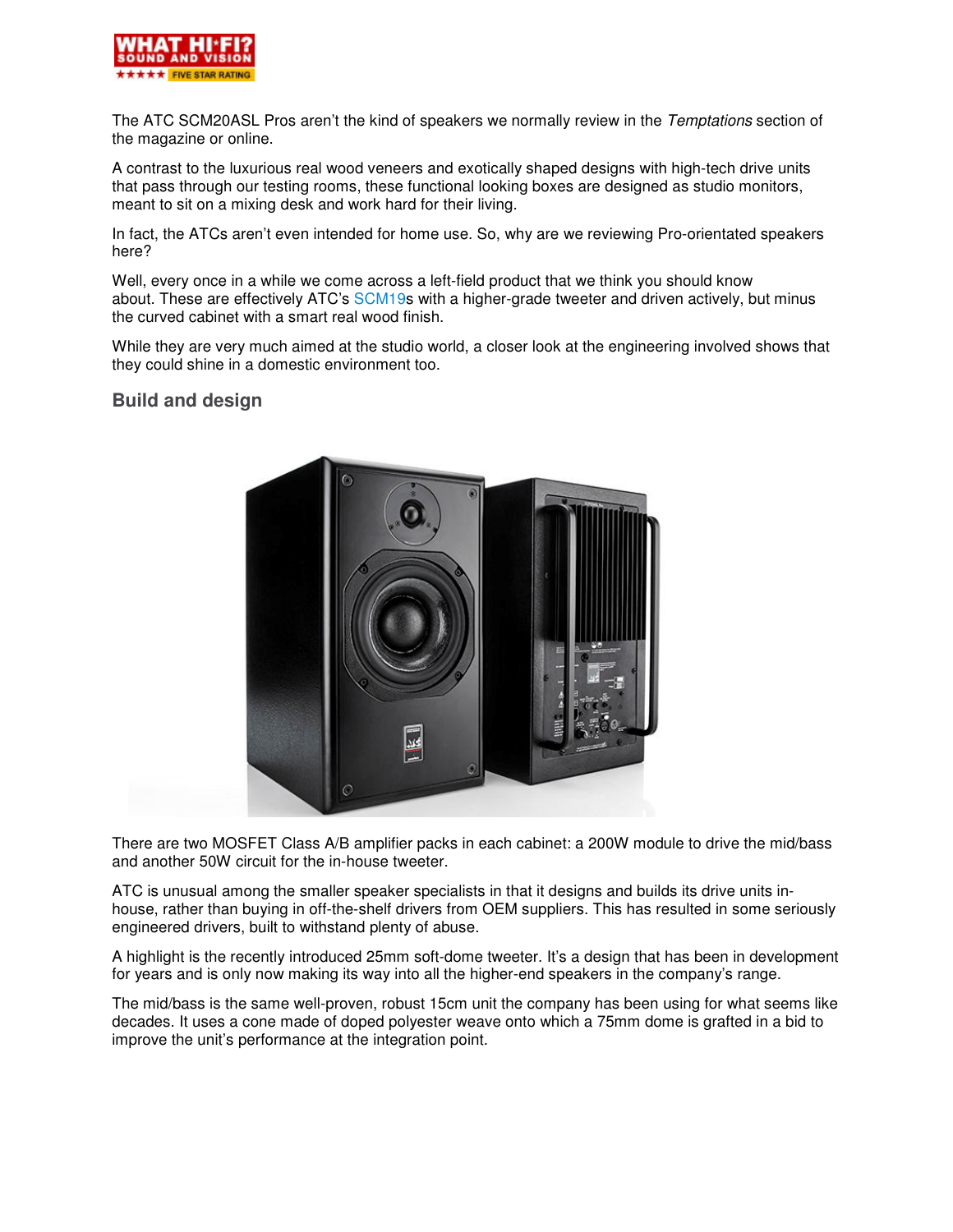

# **Compatibility**



The back panel is more crowded than we're used to seeing – there's the mains input and a single input in the form of a balanced XLR.

These speakers should be easy to accommodate in most rooms thanks to a bass-adjustment control (working from 80Hz downwards) that alters the quantity of low frequencies in 1dB steps.

The range of adjustment is -2dB to +3dB, which proves subtle enough to be useful. Preamp matching is helped by switchable sensitivity and an extra trim adjustment, which means these speakers will be happy to work with a range of partners.

### **Sound**